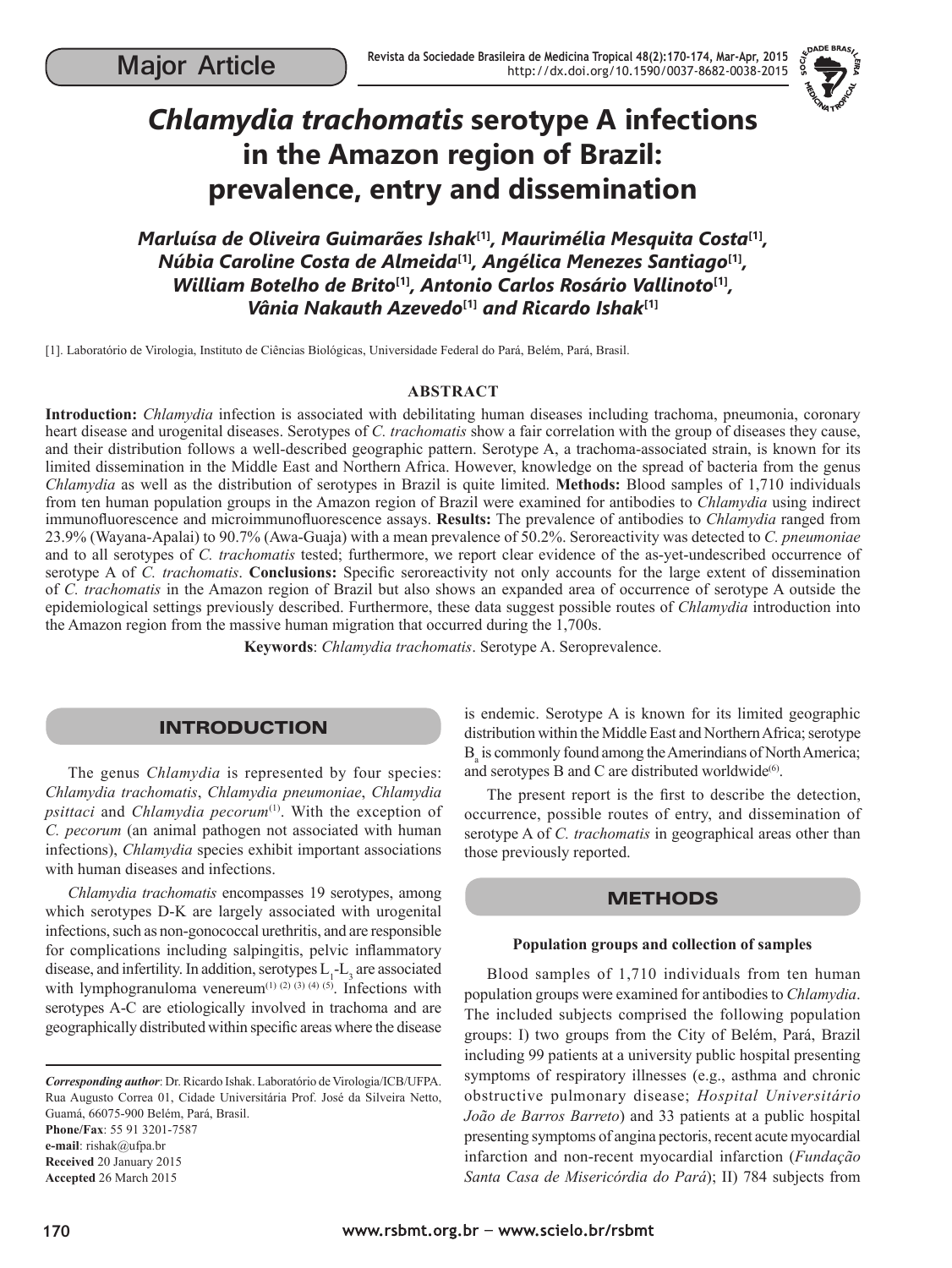two major urban communities (Santarém and Castanhal) of the State of Pará, Brazil; III) 278 individuals from two isolated Afro-descendant communities located in Northern Brazil (Pacoval, State of Pará, and Curiau, State of Amapá) who originated from runaway individuals during the slavery period; IV) 194 individuals from a village originating from emigrants of North Africa (Mazagão, State of Amapá); and V) 313 subjects from three native Indian groups - the Awa-Guaja people (State of Maranhão), the Wayana-Apalai people and the Kokraimoro group (State of Pará).

All samples were randomly selected from previous investigations performed by the Virus Laboratory, which were designed to establish seroepidemiological frequencies of infectious agents in Amazonian human populations and provide diagnostic support for medical interventions when needed in urban, non-urban and Indian communities. Blood samples were collected by venopuncture to obtain plasma or serum, and specimens were stored at – 20°C until use.

#### **Ethical considerations**

The number of individuals examined in each community is listed in **Table 1,** and the approximate geographical distribution of the participants is shown in **Figure 1**. Participants signed an informed consent form agreeing to take part in the study, which was submitted and approved by the Ethics Committee of the Federal University of Pará.

#### **Indirect immunofluorescence assay**

Commercial slides (BioMerieux, Paris France) impregnated with serotype  $L_2$  of *C. trachomatis* were used for the screening of antibodies to *Chlamydia*, a serotype that cross reacts with all other serotypes of *C. trachomatis* as well as *C. pneumoniae* and *C. psittaci*<sup>(6) (7) (8)</sup>. Technical details have been described previously<sup>(9) (10)</sup>. Samples were screened at a dilution of 1:32, and

the positive samples were further tested at a dilution of 1:512 using an anti-immunoglobulin G (IgG) conjugate (BioMerieux, Paris, France). Samples exhibiting titers equal to or greater than 512 were tested with an anti-immunoglobulin M (IgM) conjugate (BioMerieux, Paris, France) to detect serological evidence of the persistence of the bacterium (*i.e.*, IgG titers  $\geq$  512 in the absence of IgM)<sup>(11)(12)</sup>. Readings were performed with the aid of an Axiophot epiilumination microscope (Zeiss, Berlin, Germany).

#### **Microimmunofluorescence assay**

*Chlamydia pneumoniae* and the serotypes of *C. trachomatis*  $(A, B, B_a, C, D, E, F, G, H, I, J, K, L<sub>1</sub>, L<sub>2</sub>, L<sub>3</sub>)$  were commercially obtained as elementary body suspensions grown in egg yolk from the Washington Research Foundation, Seattle, Washington, USA. The slides were prepared with 16 antigens at the Virus Laboratory [*Instituto de Ciências Biológicas, Universidade Federal do Pará* (ICB/UFPA)], as described by the manufacturer. Sterile egg yolk suspension was used as a control for non-specific reactions against the substrate and for fixing purposes.

The microimmunofluorescence (MIF) assay is a highly complex and fastidious test, and for some of the groups, only samples that elicited positive reactions with the **i**ndirect immunofluorescence assay (IFA) were tested using MIF. All of the 144 samples that tested positive from the two diseased groups, all of the samples from Mazagão, and approximately 13% (93/715) of randomly selected samples that tested positive with the IFA from other groups (with the aid of the EpiInfo software) $(13)$  were serotyped using MIF. The samples were initially tested at a 1:8 dilution with phosphate-buffered saline (PBS) according to previously described methodology<sup>(14) (15)</sup>. Samples that tested positive were serially diluted (to 1:1,024) and tested against the reactive serotypes. For samples with serum

**TABLE 1 - Population groups examined for the presence of antibodies to** *Chlamydia.*

|                               |               |     | Positive      |                | $IgG \geq 512$ | IgM positive   |      |  |
|-------------------------------|---------------|-----|---------------|----------------|----------------|----------------|------|--|
| Population groups             | Number tested | n   | $\frac{0}{0}$ | n              | $\frac{0}{0}$  | n              | $\%$ |  |
| Respiratory disease patients* | 99            | 67  | 67.7          | 9              | 13.4           | $\overline{4}$ | 6.0  |  |
| Cardiac disease patients*     | 33            | 24  | 72.7          | 12             | 50.0           | 4              | 16.6 |  |
| Santarém*                     | 314           | 151 | 48.1          | 18             | 11.9           | $\overline{4}$ | 2.6  |  |
| Castanhal*                    | 470           | 229 | 48.7          | 14             | 6.1            | 4              | 1.7  |  |
| Pacoval**                     | 166           | 114 | 68.7          | 8              | 7.0            | $\overline{2}$ | 1.8  |  |
| Curiau**                      | 121           | 59  | 48.8          | 5              | 8.5            | $\overline{2}$ | 3.4  |  |
| Mazagão                       | 194           | 53  | 27.3          | nt             | nt             | nt             | nt   |  |
| Awa-Guaja***                  | 86            | 78  | 90.7          | $\overline{2}$ | 2.6            | $\mathbf{0}$   | 0.0  |  |
| Wayana-Apalai***              | 134           | 32  | 23.9          | $\theta$       | 0.0            | $\mathbf{0}$   | 0.0  |  |
| Kokraimoro***                 | 93            | 52  | 55.9          | 2              | 3.8            |                | 1.9  |  |
| Total                         | 1,710         | 859 | 50.2          | 70             | 8.7            | 21             | 2.6  |  |

IgG: Immunoglobulin G; IgM: Immunoglobulin M; nt: not tested. \*Urban groups; \*\*Afro-descendant groups; \*\*\*Native Indian communities.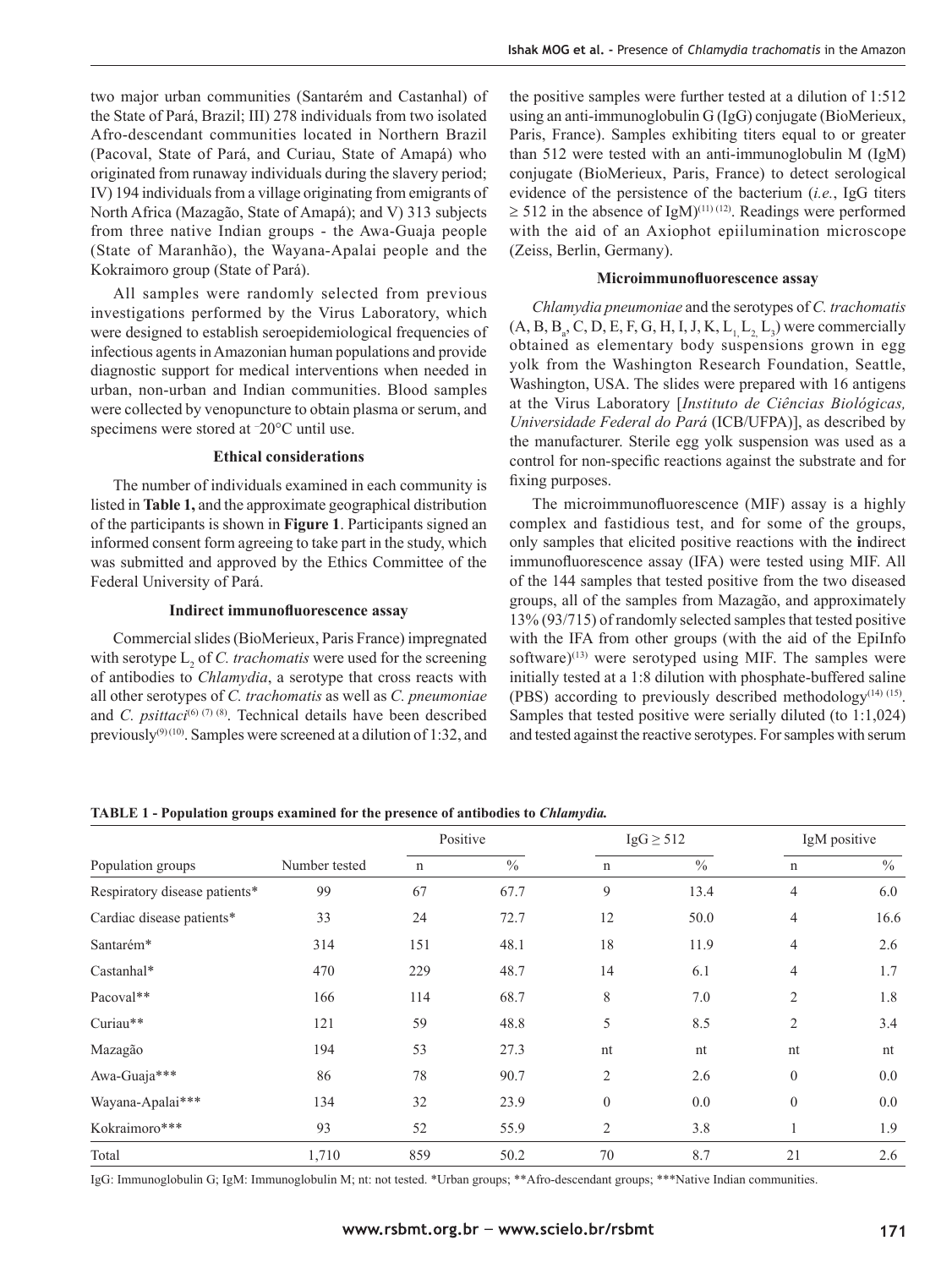

**FIGURE 1 - Geographic distribution of population groups inhabiting the Amazon region of Brazil investigated for** *Chlamydia trachomatis* **infection.** PA: Pará; AP: Amapá; MA: Maranhão; TO: Tocantins; AC: Acre; RO: Rondônia; AM: Amazonas; RR: Roraima.

reactivity to more than one serotype, titration is commonly performed because the serotype with the highest titer is assumed to have caused the most recent infection. A primary reaction was attributed to the antigenic serotype reacting to the highest titer. Differences of one-fold dilution between the serotype titers were not considered relevant and were considered as double or multiple past infections.

# RESULTS

**Table 1** depicts the prevalence of antibodies to *Chlamydia*. The prevalence of seroreactivity to *Chlamydia* ranged from 23.9% (Wayana-Apalai) to 90.7% (Awa-Guaja) with a mean prevalence of 50.2%. IgG titers  $\geq$  512 in the absence of IgM were found in 70/806 (8.7%) of the positive subjects tested, indicating the possibility of bacterial persistence. IgM antibodies were present in 2.6% (21/870) of the subjects, suggesting an active infection with the bacterium. The presence of antibodies to *Chlamydia* in children and adolescents (0-15 years of age) ranged from 30% (Castanhal) to 89.5% (Pacoval: data not shown).

The rates of seroreactivity to *C. pneumoniae* and to serotypes of *C. trachomatis* are shown in **Table 2**. Individual reactions were detected to all serotypes. Reactivity to serotype A was described in 15 samples of sera from six population groups (respiratory and cardiac patients from Belém; the general population of Castanhal, Pacoval, and Mazagão; and the Wayana Apalai Indian community). Among 15 samples that tested positive with IFA, reactivity to *C. pneumoniae* or to any of the *C. trachomatis* serotypes was not detected using the MIF assay in at least one serum sample from all population groups tested (with the sole exception of Mazagão).

# **DISCUSSION**

The prevalence of antibodies to *Chlamydia* in both urban and non-urban communities in the Amazon region of Brazil has been described previously and is known to be largely variable<sup>(9)(10)(15)</sup>. The dissemination of this bacterium is extensive and may play an important role in the perpetuation of infection in isolated, small native Indian communities where the risk of infertility is currently high<sup>(15)</sup>. The prevalence of *Chlamydia* antibodies reflects exposure to the bacterium; seroreactivity to both species predicts the possibility that a person may be experiencing disease either with or without a clinical or laboratory diagnosis. Clinical and laboratory differential diagnosis of chlamydial infections remains an uncommon practice, with the exception of trachoma.

Indeed, the presence of antibodies to *Chlamydia* at high titers  $(\geq 512)$  in the absence of IgM (found in 8.7% of individuals) is a strong serological marker suggestive of persistence of the bacterium in the host. These characteristics identify persons acting as potential reservoirs for bacterial dissemination, with and without clinically apparent manifestations<sup>(16)</sup>. The use of nucleic acid amplification to detect persistent infections due to *C. trachomatis* has revealed prevalence rates ranging from 6.5% to  $17.5\%^{(17)(18)}$ , which is in agreement with the results described in the present paper and those of studies that performed isolation in cell cultures<sup> $(10)$ </sup> or serological methods<sup> $(15)$ </sup> to quantify persistent infections. Furthermore, antibodies to *Chlamydia* are widespread in children and adolescents in two of the communities tested, as well as in others described elsewhere in the Amazon region of Brazil<sup>(15)</sup>.

The application of serological methods for the detection of antibodies is an effective procedure to measure and define the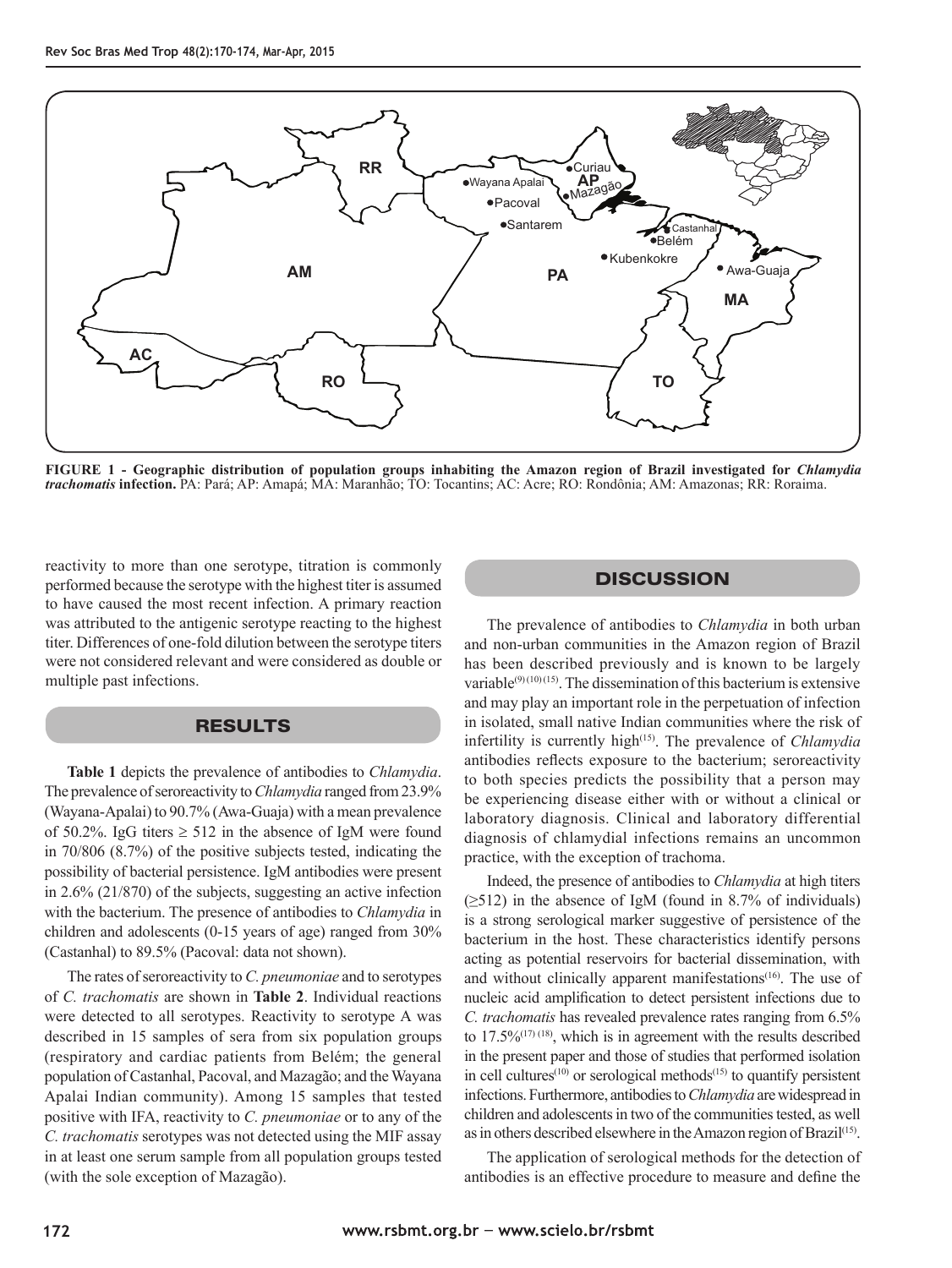| Group                       | $\rm n^a$      | $Cp^b$         | $A^c$ | B | $B_a$ | $\mathcal{C}$ | D  | E  | $\boldsymbol{F}$ | G | H              | $\bf{I}$       | J | K | $L_1$ | $L_2$ | $L_3$ | NR             |
|-----------------------------|----------------|----------------|-------|---|-------|---------------|----|----|------------------|---|----------------|----------------|---|---|-------|-------|-------|----------------|
| RDx                         | 67             | 37             | 5     |   | 2     | 4             | 3  |    |                  | 3 | 3              | 3              |   |   |       | 2     |       |                |
| $\mathop{\rm CDx}\nolimits$ | 24             | 18             |       |   |       |               |    |    |                  |   |                |                |   |   |       |       |       |                |
| Sant                        | 22             | 14             |       |   |       |               |    |    |                  |   |                | $\overline{2}$ |   |   |       |       |       |                |
| $\operatorname{Cast}$       | 29             | 21             |       |   |       |               |    |    |                  |   | 5              |                |   |   | 2     |       |       | 2              |
| Pac                         | 11             | $\tau$         |       |   |       |               |    |    |                  |   |                |                |   |   |       |       |       |                |
| Cur                         | 6              | 5              |       |   |       |               |    |    |                  |   |                |                |   |   |       |       |       |                |
| Maz                         | 53             | $10\,$         | 6     | 5 | 6     | 9             | 10 | 16 | 13               | 6 | $\overline{4}$ | 8              | 9 | 8 | 4     | 13    | 2     | $\overline{0}$ |
| Awa                         | 17             | 9              |       |   |       |               |    |    |                  |   |                |                |   |   |       |       |       | 5              |
| Way                         | $\overline{4}$ | 2              |       |   |       |               |    |    |                  |   |                |                |   |   |       |       |       | $\overline{2}$ |
| Kok                         | $\overline{4}$ | $\mathfrak{D}$ |       |   |       |               |    |    |                  |   |                |                |   |   |       |       |       |                |
| Total                       | 237            | 125            | 15    | 6 | 8     | 13            | 17 | 16 | 15               | 9 | 12             | 13             | 9 | 9 | 6     | 15    | 3     | 15             |

**TABLE 2 - Seroreactivity to** *Chlamydia trachomatis* **and** *Chlamydia pneumoniae* **based on MIF analysis.**

MIF: microimmunofl uorescence**;** RDx: respiratory disease; CDx: cardiac disease; Sant: Santarém; Cast: Castanhal; Pac: Pacoval; Cur: Curiau; Maz: Mazagão; Awa: Awa-Guaja; Way: Wayana-Apalai; Kok: Kokraimoro; Cp: *Chlamydia pneumoniae*; NR: no reaction to both species of *Chlamydia;* - anumber of samples tested;  ${}^{\text{b}}C$ . pneumoniae); <sup>c</sup>serotypes of *C. trachomatis*, A to L<sub>3</sub>.

extent to which a population group has been previously exposed to an infectious agent, including *Chlamydia* infections, as well as determine whether the infection was caused by ocular or genital strains of *C. trachomatis*. Finally, these methods are useful for identifying the predominant serotypes distributed among a range of communities.

The combination of sequential seroreactions using the IFA followed by the MIF, although a complex technique, provides a reliable approach to obtain epidemiological information, such as infection with *Chlamydia* or its serotypes. Primary seroreactivity, using the MIF assay, has been used to detect serotypes related to sexual transmission of *C. trachomatis* and to serotypes A and B, which are usually associated with ocular infections and the clinical presentation of trachoma in endemic areas (together with serotypes  $B_a$  and C). Serotype A was recognized as a cause of trachoma within a limited geographic distribution in the Middle East and Northern Africa; serotypes B and C were identified as cosmopolitan serotypes; and serotype  $B_a$  was found to be most prevalent among North American Indians<sup>(6)</sup>.

Serological evidence of human infection with serotype A of *C. trachomatis* is described in the present paper for the first time in the Amazon region of Brazil. We detected fifteen reactions to serotype A in six different groups tested; positive samples were detected among diseased subjects (both respiratory and cardiac illnesses) in Belém (the major urban community of the Amazon region of Brazil), in Castanhal (an urban area close to Belém), within one isolated Afro-descendant community (Pacoval), in one epidemiologically closed Indian community (Wayana-Apalai) and in Mazagão, a village that was established during the XVIII century from emigrants from North Africa. It is relevant to mention that two subjects showed single reactivity without secondary reactions to *C. pneumoniae* or other serotypes of *C. trachomatis*, and one of these subjects was a

12-year-old boy from Pacoval. Thus, this bacterium was found infecting persons with different ethnic backgrounds.

It is possible that serotype A was introduced into the Amazon region of Brazil during the massive human migration that occurred in the 1,700s. At that time, a group of more than 1,000 Portuguese Catholics were brought into the region from Northern Africa. These individuals were escaping Muslim persecution as a result of a religious war occurring in their hometown, a place in Northern Africa also called Mazagão. Since then, serotype A has spread to urban and non-urban populations. The only reactions to serotypes E and J of *C. trachomatis* were observed in residents of Mazagão.

The description of serotypes or genotypes of *C. trachomatis* is not a common procedure, and such analyses are typically focused on strains that are sexually transmitted; this is true for recent reports in Brazil<sup>(19) (20)</sup>. It is possible that the distribution of different serotypes over the years could have an important clinical impact, although these analyses are almost never performed for strains related to ocular infections.

The clinical and epidemiological observations reported by Freitas<sup>(21)</sup> indicate that the Amazon region of Brazil is endemic for trachoma, and has been for a while. However, the clinical cases may go undiagnosed or misdiagnosed. It is relevant to stress that during our medical expeditions, there was no detection of patients with ocular disease that resembled trachoma or conjunctivitis. However, the presence of trachoma has been associated with social conditions that favor the dissemination of *Chlamydia* by flies in Marajó Island, a part of the State of Pará<sup>(22)</sup>.

Additional evidence for the presence of *C. pneumoniae* among different population groups was reported using a method that enables the detection of specific reactions without the interference of cross reactions among the different species of *Chlamydia*(23) (24). Laboratory diagnosis of chlamydial infections